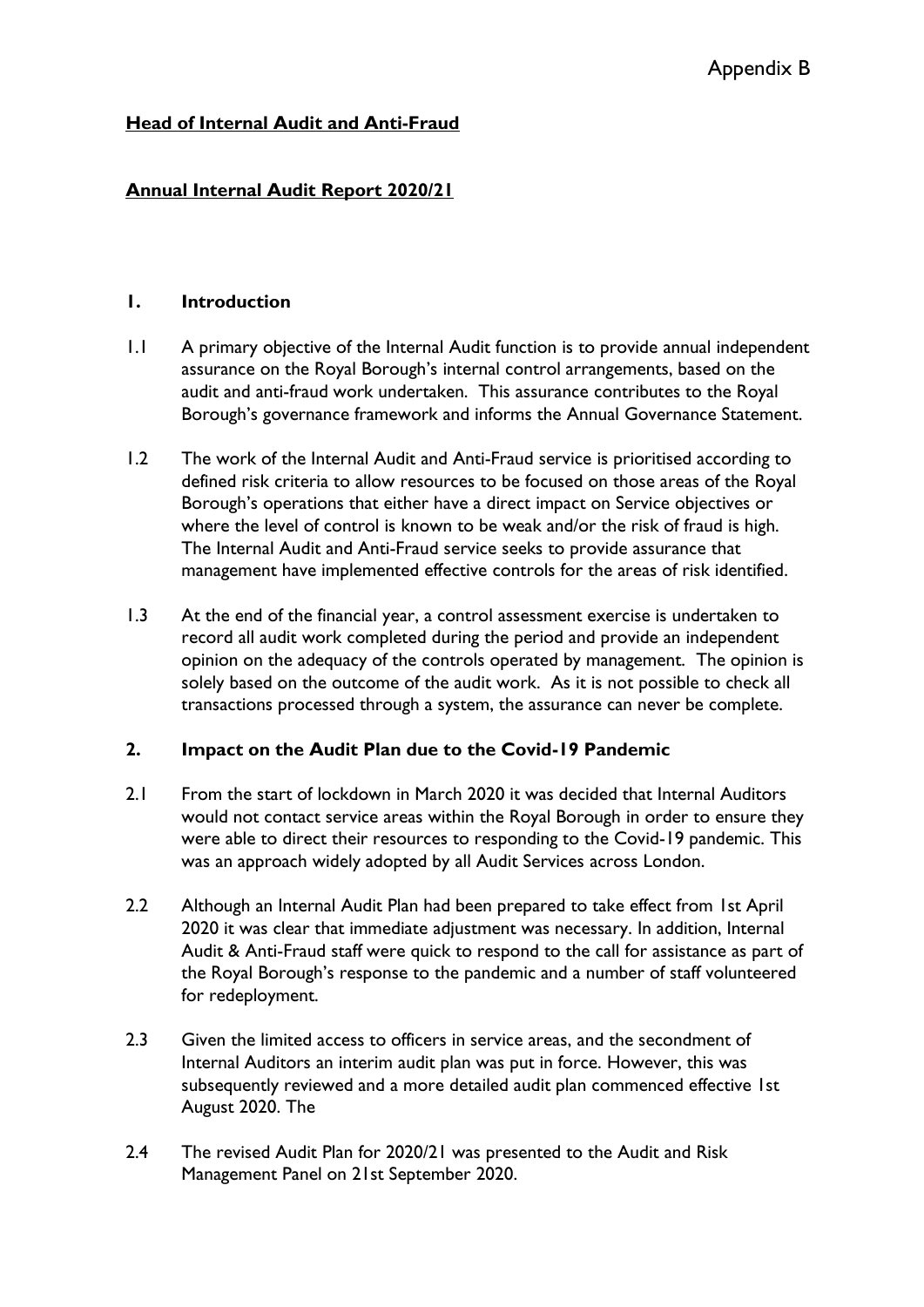- 2.5 The original audit plan contained 99 reviews using a resource of 1,056.5 days. The revised plan contained 78 reviews using 649 days.
- 2.6 As the year progressed it became necessary to redeploy audit resources again to other services and a total of 390 days was spent on assisting the Registrars Service, Debtor Invoicing, NHS Test and Trace Payments and assisting GP Surgeries in organisation vaccinations. This resulted in 40 of 78 audit reviews being deferred to the 2021/22 audit plan. Leaving 38 audit reviews to be included in this report. No school probity audits were conducted in 2021/22.

### **3. Control Assessments**

- 3.1 Attached to this Appendix (Attachment A1) are the results of the control assessment undertaken at the end of the year 2020/21. The attachments record the areas audited, which forms the basis of the audit opinion reported, and identify the appropriate Council Directorate responsible and the "function" (i.e. type of system, e.g. Grants). Each area audited has been assessed at 2 distinct levels:
	- the importance of the review area to the Royal Borough's objectives;
	- the level of assurance that can be placed on the control environment in operation.

The specific criteria used to complete this assessment are defined below.

| Impact<br><b>Priority</b> | Criteria                                                                                                                                                                                                                                                                                                                                                                         |
|---------------------------|----------------------------------------------------------------------------------------------------------------------------------------------------------------------------------------------------------------------------------------------------------------------------------------------------------------------------------------------------------------------------------|
| <b>Fundamental</b>        | Control systems which have a high impact on the Royal Borough's core<br>functions and objectives. These areas will generally be the main corporate<br>systems (i.e. those which impact on all Directorates, such as payroll) and<br>those other systems which have a high level of financial materiality and/or<br>which are highly sensitive to the Royal Borough's reputation. |
| Important                 | Supporting systems which impact on financial control and service delivery.<br>These represent important financial and management systems which<br>impact on departmental objectives.                                                                                                                                                                                             |
| Local                     | Service areas which are largely autonomous in their management, such as<br>Schools, or systems which have limited impact on departmental service<br>delivery but which may be sensitive in terms of the Royal Borough's<br>reputation.                                                                                                                                           |

3.2 The importance of the service, system or operation to Council objectives: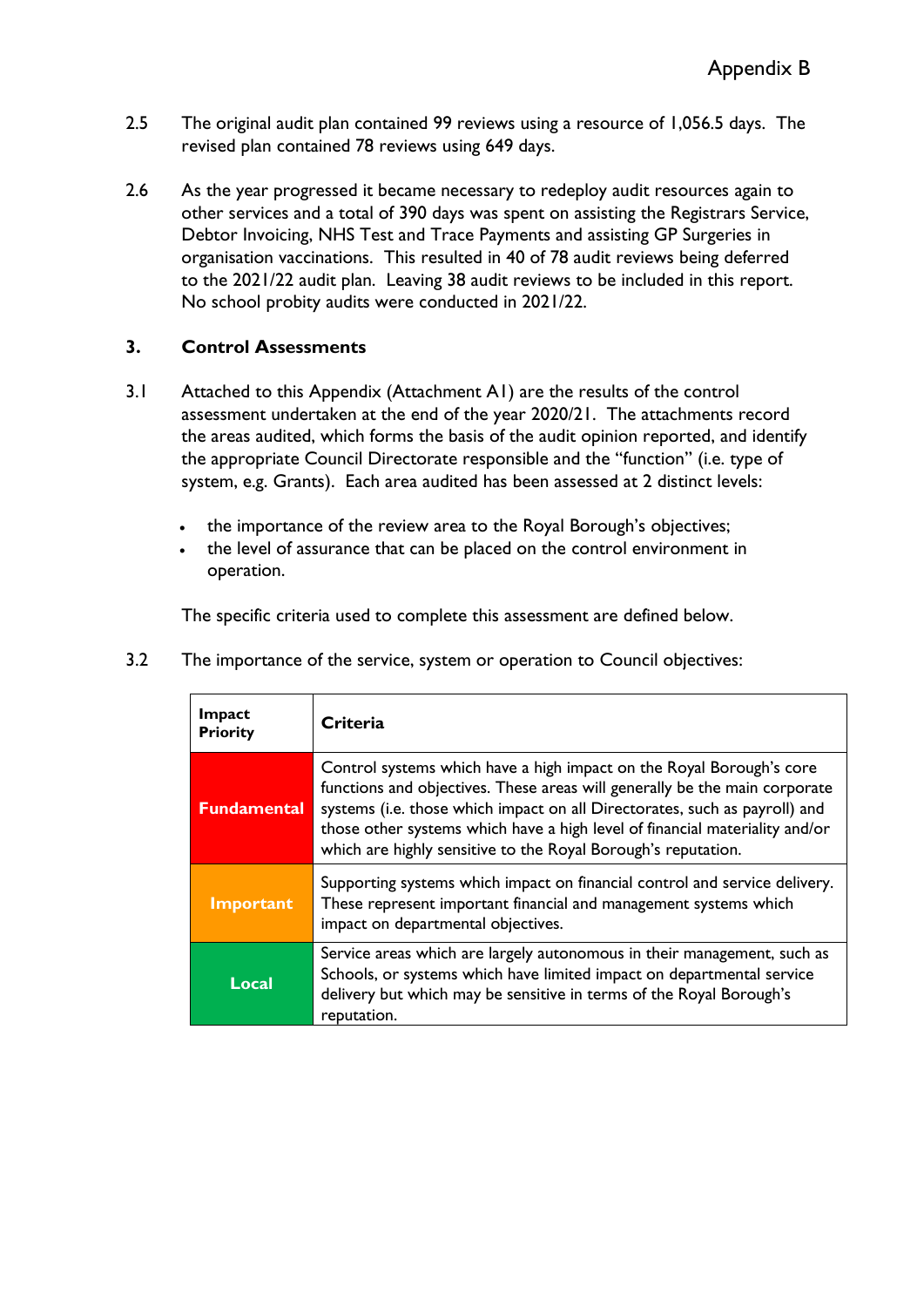3.3 The level of assurance that can be placed on the control environment reviewed:

| Level of<br><b>Assurance</b> | <b>Definition</b>                                                                                                                                                                                                                                                                                                                                                                                                                           |
|------------------------------|---------------------------------------------------------------------------------------------------------------------------------------------------------------------------------------------------------------------------------------------------------------------------------------------------------------------------------------------------------------------------------------------------------------------------------------------|
| <b>High</b>                  | The audit review found key controls were in place and operating<br>effectively to deliver the objectives of the system, function or process.<br>Although relatively minor control issues may have been identified, these<br>would be unlikely to place at risk the achievement of objectives.<br>However, management may be advised to implement low priority<br>recommendations to improve best practice.                                  |
| <b>Moderate</b>              | The audit review found several weaknesses in the design and/or the<br>application of controls which could impact on the delivery of the<br>objectives of the system, function or process. Although the control<br>issues identified will not significantly place at risk the achievement of<br>objectives, it is necessary for management to implement medium to low<br>priority recommendations to ensure a satisfactory level of control. |
| <b>Limited</b>               | The audit review found weaknesses in the design and/or application of<br>controls some of which are considered key and could put at risk the<br>delivery of the objectives of the system, function or process.<br>Management will need to take prompt action to implement high and<br>medium priority recommendations to ensure a satisfactory level of<br>control.                                                                         |
| <b>None</b>                  | The audit review found a significant number of weaknesses in the design<br>and/or application of key controls which has impacted on the<br>achievement of the objectives of the system, function or process.<br>Management will need to take immediate action to implement several<br>high priority recommendations to ensure a satisfactory level of control.                                                                              |

### **4. Assurance Statement**

4.1 The Appendix attachments summarise the assessment of the audit work completed by Internal Audit and Anti-Fraud (draft and final reports issued):

Attachment A1: Provides a list of completed Risk Based Systems reviews;

- 4.2 In summary, the Assurance Assessment for 2020/21 has been based on 22 systems reviews review which have been completed.
- 4.3 The importance of the control systems to the Royal Borough's objectives are:

**13** (59%) Fundamental (non-schools) **9** (41%) Important (non-schools)